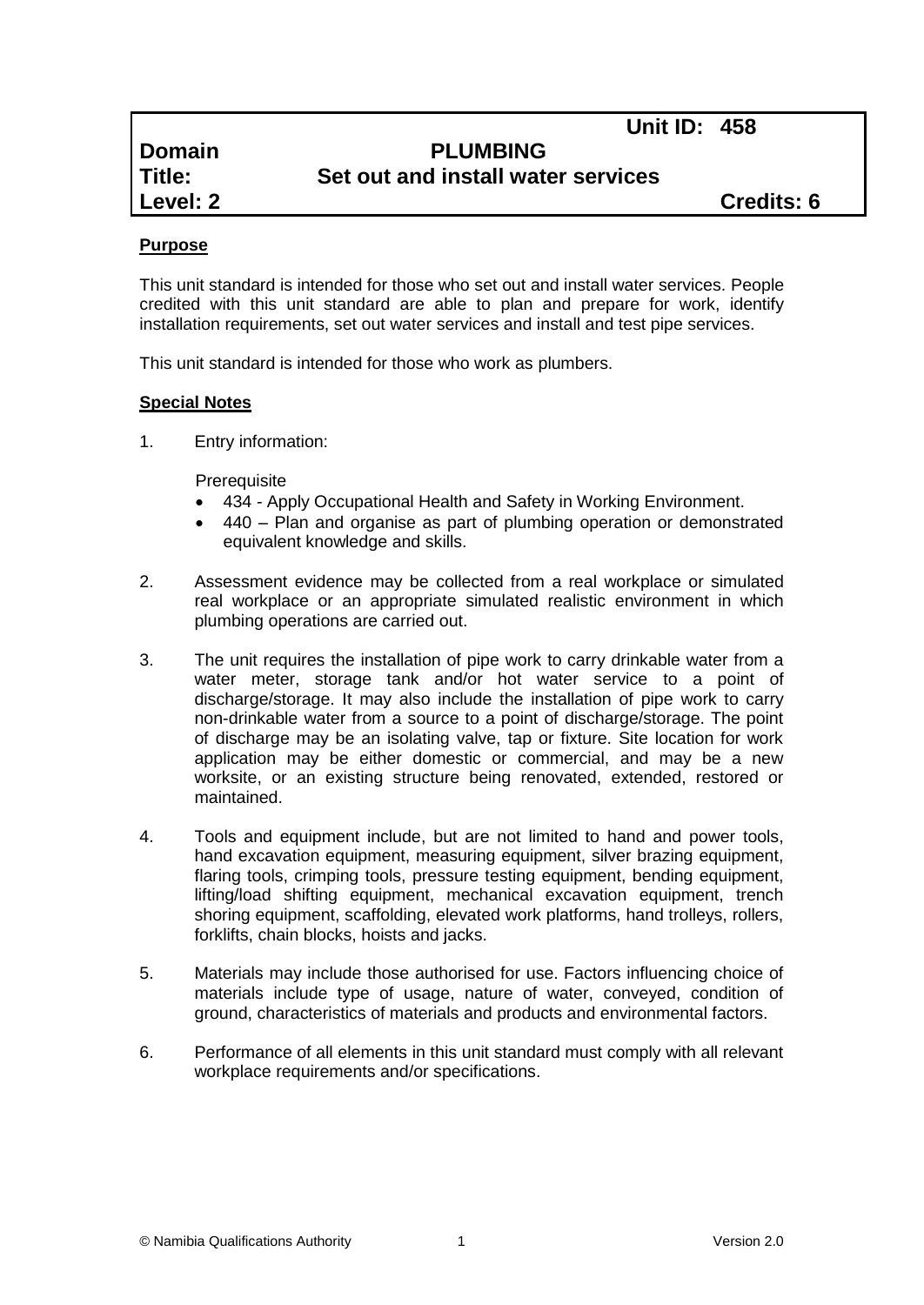- 7. Regulations and legislation relevant to this unit standard include the following: Labour Act No. 11 of 2007
	- Regulations relating to the health & Safety of employees at work under Schedule 1 (2) of the Labour Act No.11 of 2007 and all subsequent amendments
	- Local Authorities Act No. 23 of 1992
	- Environmental Management Act No. 7 of 2007

#### **Quality Assurance Requirements**

This unit standard and others within this subfield may be awarded by institutions which meet the accreditation requirements set by the Namibia Qualifications Authority and the Namibia Training Authority and which comply with the national assessment and moderation requirements. Details of specific accreditation requirements and the national assessment arrangements are available from the Namibia Qualifications Authority and the Namibia Training Authority on [www.nta.com.na.](http://www.nta.com.na/)

# **Elements and Performance Criteria**

### **Element 1: Plan and prepare for work**

### **Range**

Planning and preparation may include but is not be limited to workplace inspection, equipment defect identification, assessment of conditions and hazards and determination of work requirements.

### **Performance Criteria**

- 1.1 Drawings and specifications are obtained.
- 1.2 Health and safety requirements associated with setting out and installing water services, and the workplace environment, are adhered to throughout the work.
- 1.3 Quality assurance requirements are identified and adhered to in line with workplace procedures.
- 1.4 Tasks are planned and sequenced in conjunction with others involved in or affected by the work.
- 1.5 Tools and equipment for setting out and installing water piping systems, including personal safety equipment, are selected and checked for serviceability in line with workplace procedures.
- 1.6 Work area is prepared to support the efficient setting out and installation of water services.